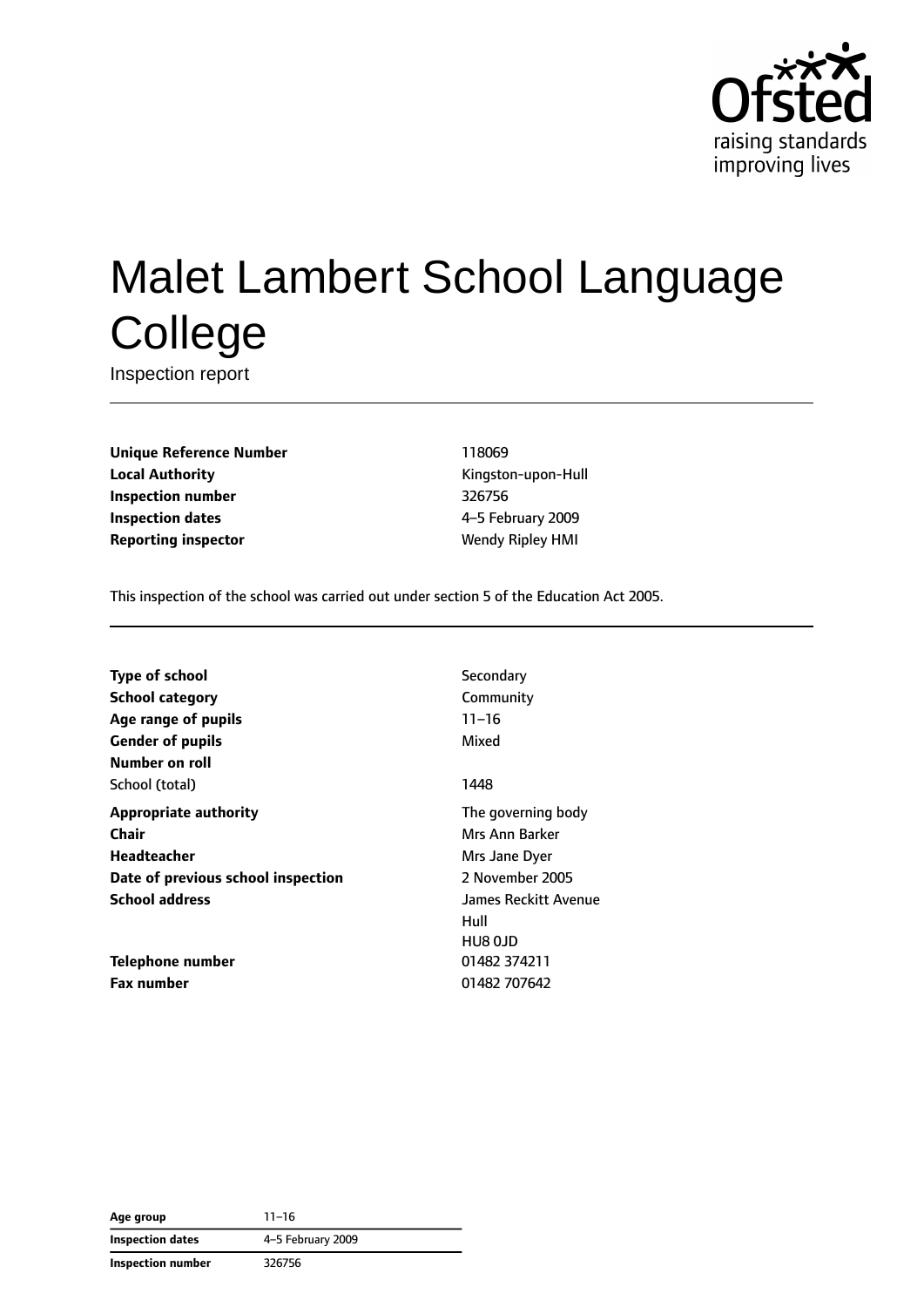.

<sup>©</sup> Crown copyright 2009

Website: www.ofsted.gov.uk

This document may be reproduced in whole or in part for non-commercial educational purposes, provided that the information quoted is reproduced without adaptation and the source and date of publication are stated.

Further copies of this report are obtainable from the school. Under the Education Act 2005, the school must provide a copy of this report free of charge to certain categories of people. A charge not exceeding the full cost of reproduction may be made for any other copies supplied.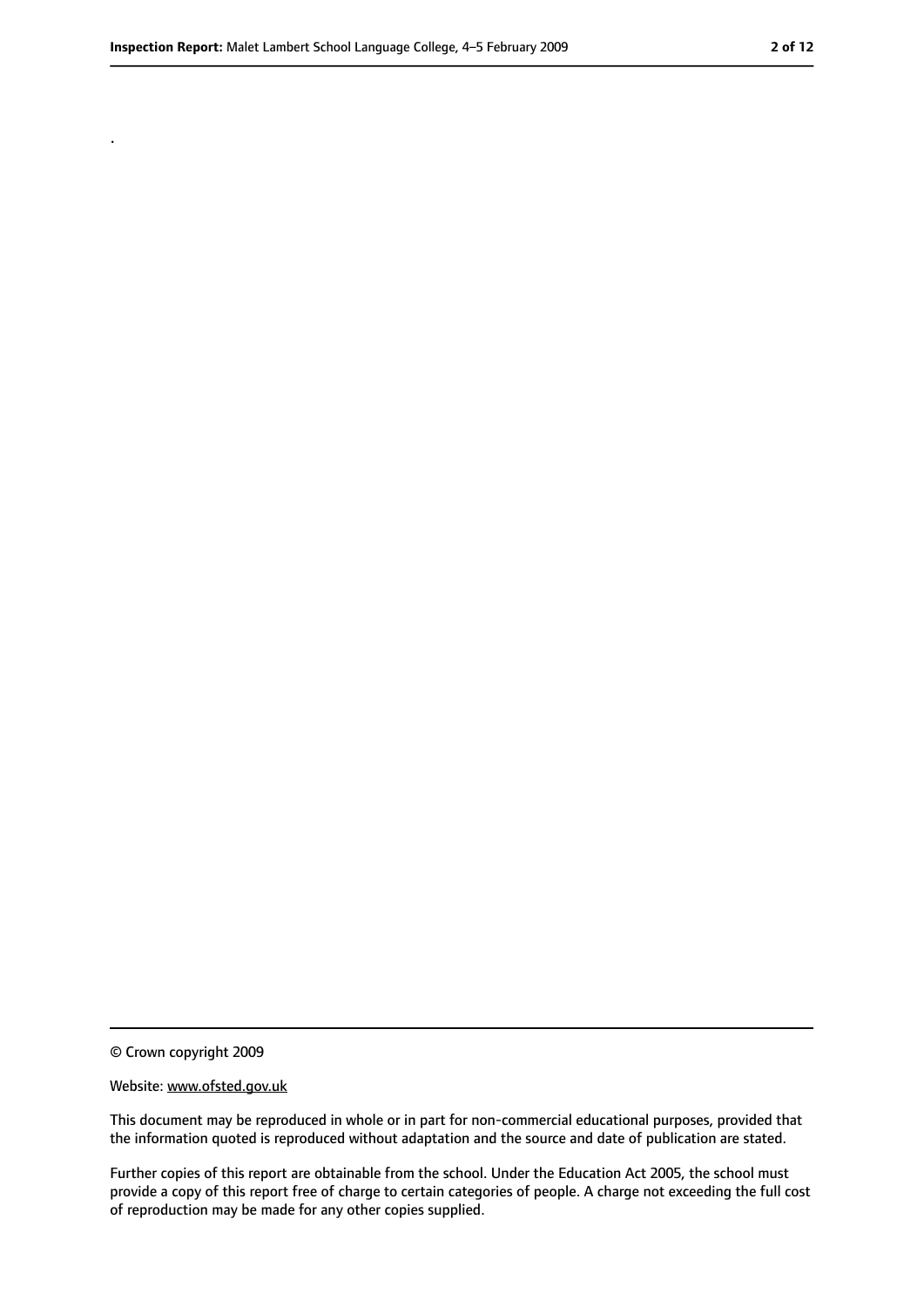# **Introduction**

The inspection was carried out by one of Her Majesty's Inspectors and four Additional Inspectors.

## **Description of the school**

This is a larger than average 11 to 16 secondary school which is oversubscribed. Most of the students are White British and the proportion for whom English is not their first language is very low. The proportion of students entitled to a free school meal is well below average. Fewer than average students have learning difficulties and/or disabilities. Malet Lambert was redesignated as a specialist language college in 2005. It holds the International Schools Award and the National Healthy Schools Award.

## **Key for inspection grades**

| Grade 1 | Outstanding  |
|---------|--------------|
| Grade 2 | Good         |
| Grade 3 | Satisfactory |
| Grade 4 | Inadequate   |
|         |              |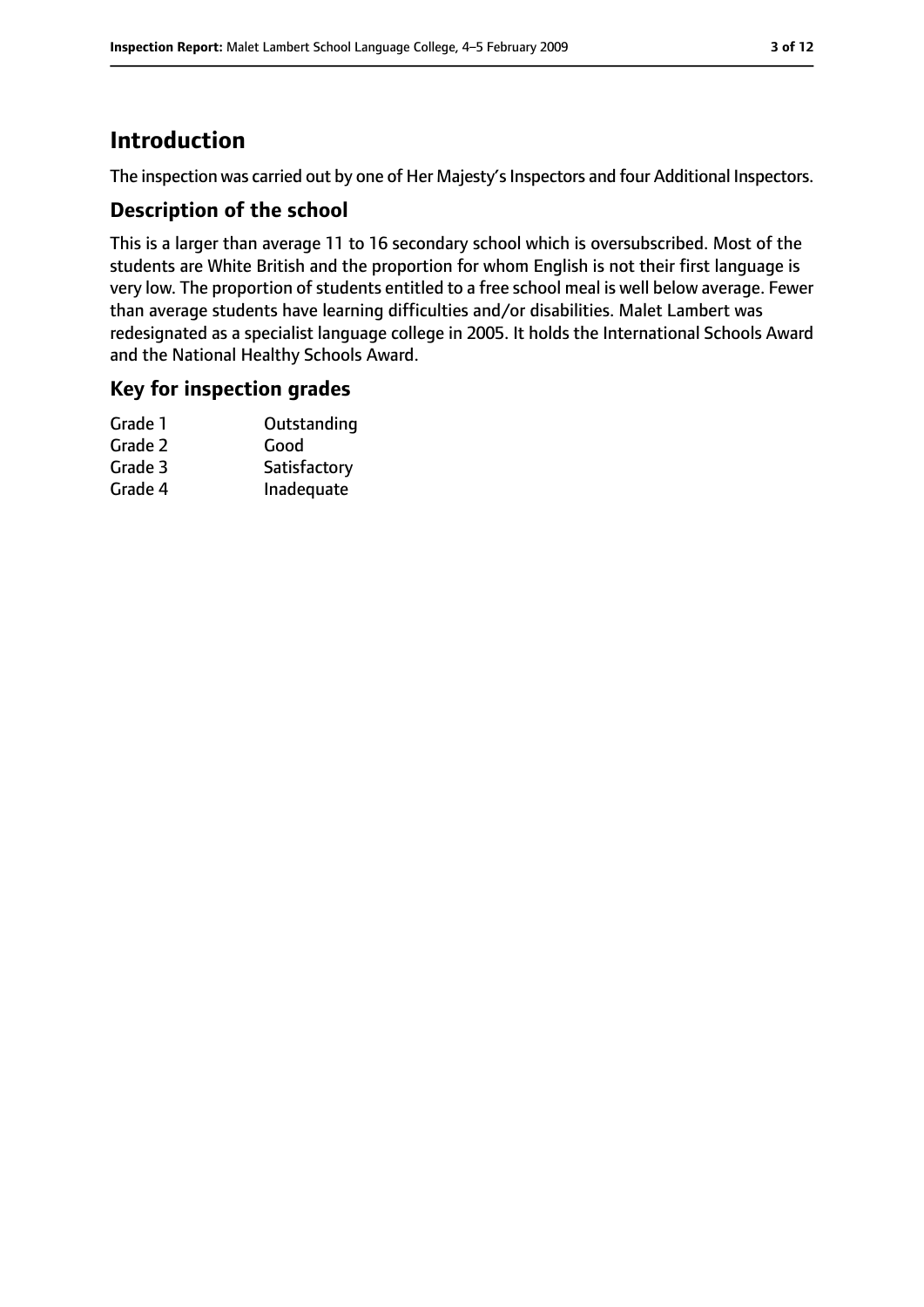# **Overall effectiveness of the school**

#### **Grade: 3**

Malet Lambert School Language College provides its students with a satisfactory education. It has some good features. This matches the school's own view of its effectiveness. Leadership and management are good overall. Since her appointment in 2006 the headteacher has worked closely with senior and middle leaders, to set a clear direction and vision forschool improvement. This has resulted in significant improvements in the school's provision; most notably in the quality of the curriculum and the care, quidance and support that students receive. Consequently most students report enjoying their education and a majority of parents are strongly supportive of the school. As one parent explains, 'the school continues to go from strength to strength, the leadership team are approachable and helpful and the school is being increasingly innovative'. Governors fulfil their roles effectively and make a good contribution to the life of the school. The school has good capacity to improve further.

Staff know students well; they give willingly of their time and work hard to create a safe and lively learning environment where all members of the school community feel valued. Consequently, this is a well ordered and inclusive school with a positive and productive atmosphere. As a result, students' personal development and well-being are good. Students' attitudes to learning have improved considerably since the last inspection as have their behaviour and attendance. Exclusions have reduced significantly. The way in which the school works with other partners and agencies to enhance provision and meet students' needs is outstanding. The quality of care, guidance and support for students is good. Support staff are effectively managed and work closely with teaching staff. Students with learning difficulties and/or disabilities are included in all aspects of school life and make good progress because of the excellent standard of care and support they receive. The school's contribution to community cohesion is good. The school's specialist language status has been used well to establish links within the local community and in the wider world. This has contributed significantly to the strong understanding and respect the students show for the beliefs and cultures of others.

Students join the school in Year 7 with broadly average standards. By the time they leave the school at the end of Year 11, most students have made satisfactory progress overall, but students' progress in Key Stage 3 is too slow and too many boys underachieve in both key stages. The standards reached by most students in national examinations at the end of Year 11 are broadly average and beginning to rise. The proportion of students obtaining at least five GCSE passes with high grades in 2008 showed a marked improvement and represented the school's best ever results.

Teaching and learning are satisfactory. The proportion of good or better lessons has increased since the last inspection. Individual teachers work hard, have good subject knowledge and establish very positive relationships with students, although in some lessons the silly behaviour of a small minority of students is not always tackled swiftly and effectively enough. Lesson planning is thorough and there is a consistent approach throughout the school. However, activities are not always matched to students' individual learning needs and the quality of marking is too variable: it does not always explain to students what they need to do next or how they can improve their work. Whilst the school's assessment information is being used satisfactorily to group students in classes according to ability, it is not used to the same good effect to identify and tackle pockets of underachievement. The curriculum provides a good balance of academic and practical courses. More able students are provided with 'fast-track' options which enable them to sit GCSE examinations before they are sixteen. There are excellent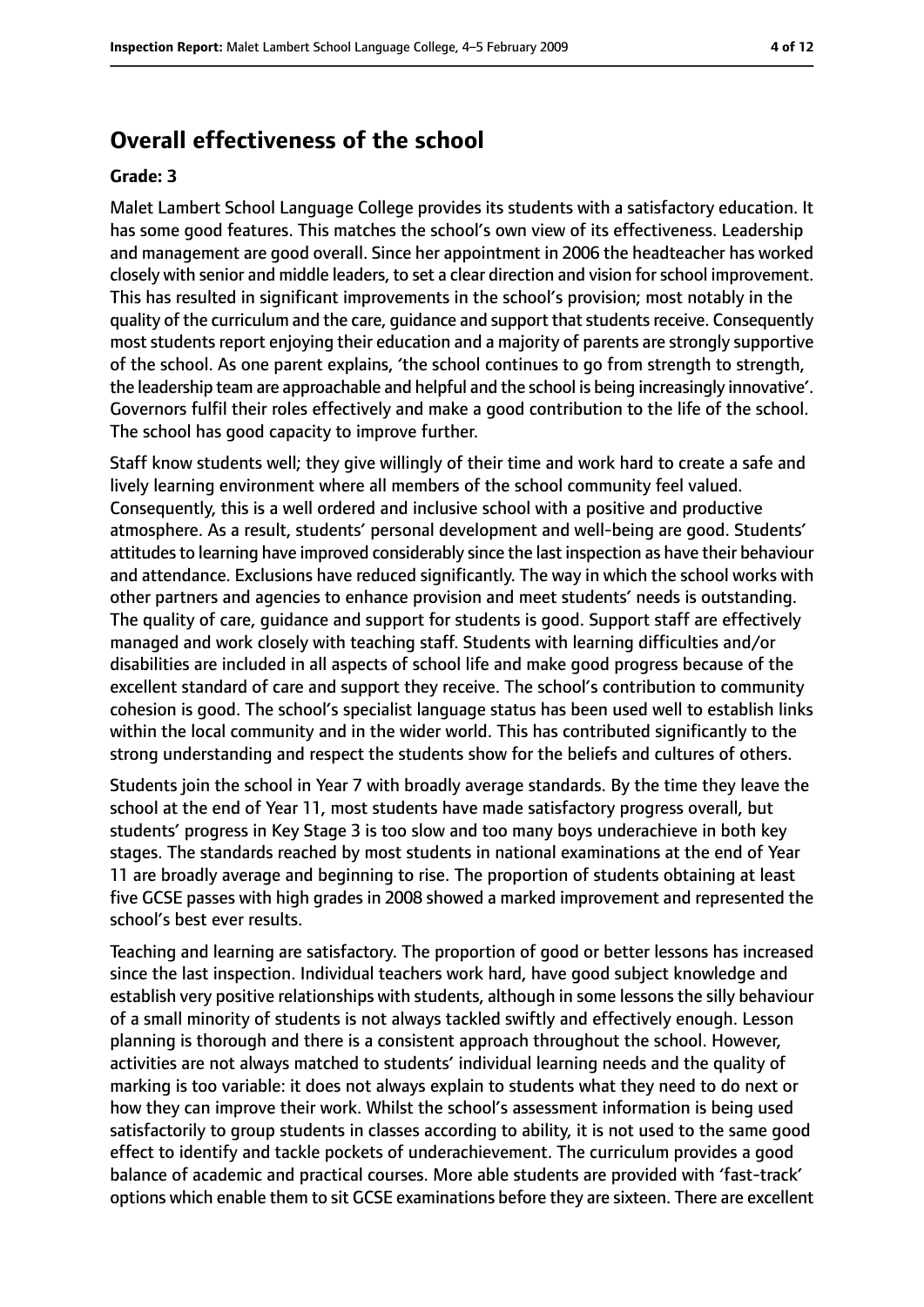links with external agencies, other schools and colleges, employers and the local community which extend and enrich the provision and opportunities available to students. These partnerships contribute significantly to the students' future economic well being. For instance, in 2007, 97% of students progressed to further education, employment or training, the highest rate in the local authority.

# **What the school should do to improve further**

- Further develop the quality and consistency of teaching and share best practice in order to raise standards and accelerate progress throughout the whole school, but particularly in Key Stage 3 and for boys.
- Ensure activities are well matched to students' abilities and build more effectively on what they know and can do.
- Improve the consistency and rigour of marking throughout the school and ensure that it lets students know how they can improve their work further.
- Use assessment information more effectively to identify and tackle pockets of underachievement.

A small proportion of the schools whose overall effectiveness is judged satisfactory but which have areas of underperformance will receive a monitoring visit by an Ofsted inspector before their next section 5 inspection.

# **Achievement and standards**

#### **Grade: 3**

Standards in Key Stage 3 are broadly average. The school's own data show that the proportion of students attaining mathematics and science at the higher levels in 2008 improved considerably in comparison with previous years. Nevertheless, results of national tests over a number of years have shown that students are not making enough progress in Key Stage 3 in English, mathematics and science.

Standards in Key Stage 4 are average and improving. The proportion of students obtaining at least five GCSE passes with high grades in 2008 showed a marked rise and represented the school's best ever results. Students achieved particularly well at the higher levels in science, history, physical education, business studies, engineering and health and social care. By the time they leave the school at the end of Year 11, most students have made satisfactory progress. However, this picture masks students' slow progress in Key Stage 3 and some groups of boys are not making enough progress or achieving sufficiently well in both key stages. Students with learning difficulties and/or disabilities generally make good progress because of the well targeted support they received.

The school achieved its targets for English and mathematics in 2008. In recent years, the school had not met its specialist college targets for modern foreign languages. However, robust action taken by school leaders has led to the proportion of students achieving a qualification in a modern foreign language in 2008 being higher than that found nationally.

# **Personal development and well-being**

## **Grade: 2**

The personal development and well-being of students, including their spiritual, moral, social, and cultural development, are good. Students are valued as individuals and encouraged to develop their particular talents and abilities. Students enjoy coming to school and are well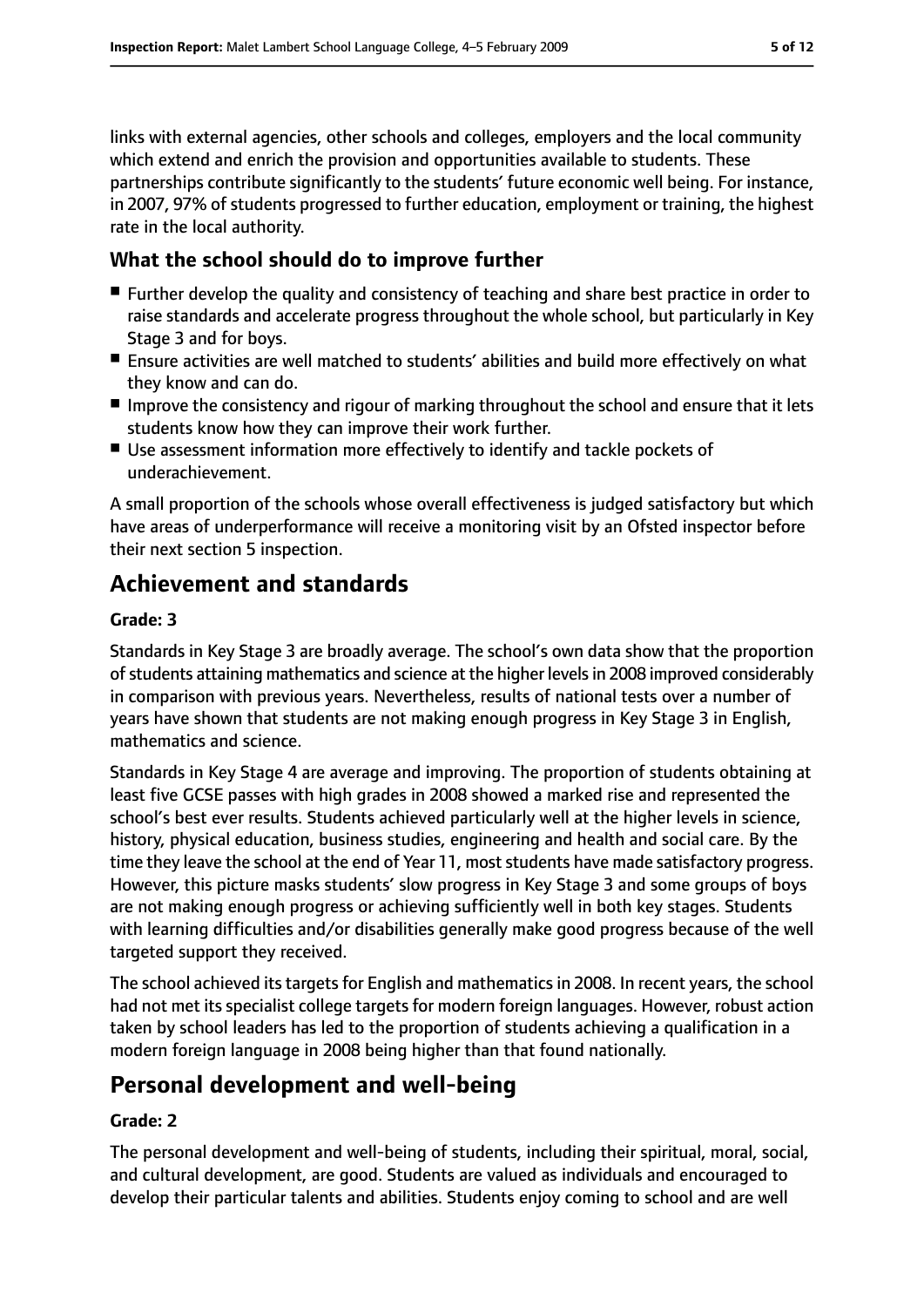motivated. As a result, attendance has improved and is above the national average. Students report that they feel safe and would know who to turn to if they faced difficulties. Incidents of bullying and racism are rare and students report that when they do occur they are dealt with quickly and effectively. Students generally behave well both in lessons and around the school and take good account of their own and others' safety. The school's behaviour strategy has been improved and is being applied more consistently. Consequently, students are very clear about the system of rewards and sanctions. This, combined with other effective school actions such as good range of support for vulnerable students, has resulted in a significant reduction in exclusions.

Students say the school effectively encourages them to follow healthy lifestyles. They welcome the new healthy choices in the canteen and are enthusiastic about, and participate well in the wide range of extra-curricular sporting activities. Students make an outstanding contribution to the community. They have opportunities to influence the development of the school and to take on positions of responsibility such as 'listening peers'. The school council is very active and was closely involved in the adoption of the new school uniform which the majority of students wear with great pride. Students also make valuable and well received contributions to the wider community through musical and dramatic productions, charity work, fund raising and other activities. For example, students regularly work alongside local residents in the 'garden village', have raised funds to help build a school in Kenya, organised a 'Polish day' and performed a pantomime in French. A local community group chaired by the head boy and girl meets each term. Outcomes of this group to date have included students working with older members of the community to help them feel safer in their homes, enterprise days sponsored by the local council and opportunities for students to participate in extended work experience in East Park. Students are well prepared for their future economic well-being and have many opportunities to develop their workplace and enterprise skills. As a result, only a very small number of students do not move on to employment, further education or training.

# **Quality of provision**

# **Teaching and learning**

## **Grade: 3**

The quality of teaching and learning is satisfactory overall. Although the proportion of teaching which is good or better has improved since the last inspection, the quality still varies across the school from outstanding to a small amount that isinadequate. Most lessons are well planned, with a clear structure and a range of activities. Relationships between students and teachers are generally good, although in a small number of lessons some low-level disruption is not always tackled swiftly and effectively enough. Teachers have good subject knowledge and the best are imaginative and very enthusiastic communicators. This in turn helps to motivate and enthuse students. When this occurs, learning is strong, as is the case in classes where students are 'fast-tracked' to achieve GCSE qualifications before they are 16.

Throughout the school there is an emphasis on improving the quality of learning, with individual teachers working hard. However, some opportunities to raise standards and accelerate progress are currently being missed. Activities in lessons are not always pitched appropriately to match students' varying capabilities. The quality of marking is too variable. There is no common whole-school approach. Teachers' comments do not always provide sufficient guidance for students about how they can improve their work and what they need to learn next.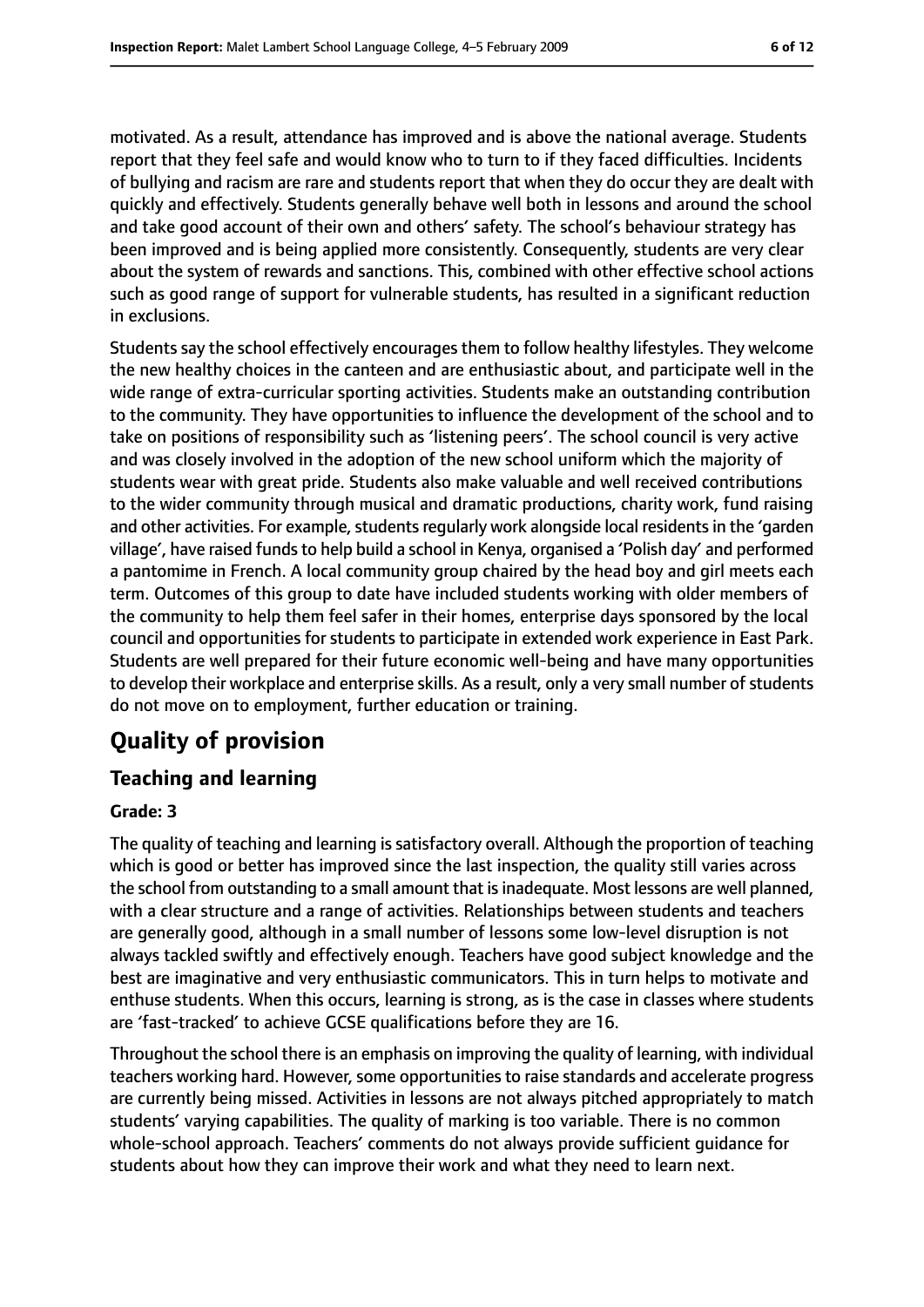## **Curriculum and other activities**

#### **Grade: 2**

As a specialist language college, the school provides a balanced curriculum but places an appropriate emphasis on modern foreign languages by, for example, ensuring all students study a foreign language throughout the whole of their school life. The funding for the school's specialist status has enabled the school to provide modern technology in all classrooms and this is generally used effectively. Also, increased funding is leading to additional staff being appointed to widen option choices further. The curriculum meets statutory requirements and has improved since the last inspection. For example, three curricular pathways have been established from Year 7 onwards that more closely match students' learning needs. The more able are 'fast-tracked' in modern foreign languages, mathematics, science and expressive arts and achieve well in the GCSE examinations they sit before age 16. This enables them to broaden their experiences by studying additional subjects before they leave. The less able have the opportunity to increase the time that they study ICT which prepares them well for the next stage of their education. In Year 7 themed days provide opportunities for students to learn more about environmental issues and the effects of globalisation. In Years 10 and 11 the curriculum is more responsive to individual needs. In particular, it now offers students a good range of vocational and practical courses. This, and the school's provision for enterprise education and work related learning, is effective preparation for students' future economic well-being. Currently, the school intends to strengthen students' awareness of a healthy lifestyle by increasing the time available to study physical education in Year 11. The school has established excellent links with alternative providers. Links with a further education college, for example, enrich the curriculum in Years 10 and 11. A good range of extra-curricular activities, and trips and visits for learning outside the classroom, contribute well to students' enjoyment and achievement and to their personal development.

#### **Care, guidance and support**

#### **Grade: 2**

The school provides good care, guidance and support for students overall. There are close and effective links with primary schools that ensure a smooth transfer of students into their new school. Older students are very appreciative of the good guidance they receive about subject choices and their further education and career opportunities. In 2007, this resulted in 97% of students progressing to further education, employment or training; the highest rate in the local authority. Support for vulnerable students and those with learning difficulties and/or disabilities is excellent and consequently these students make good progress. Teachers, support assistants and outside agencies have forged strong partnerships and provide constructive help, care and support for these students. Parents speak highly of the quality of care and support these students receive. Health and safety and safeguarding requirements are met. Systems for risk assessment, including those for out of school visits, are thorough and well managed. Procedures to monitor attendance and reduce exclusions are robust and effective. However, whilst the school's assessment information is being used satisfactorily to group students in classes according to ability, it is not used to the same good effect to identify and tackle pockets of underachievement.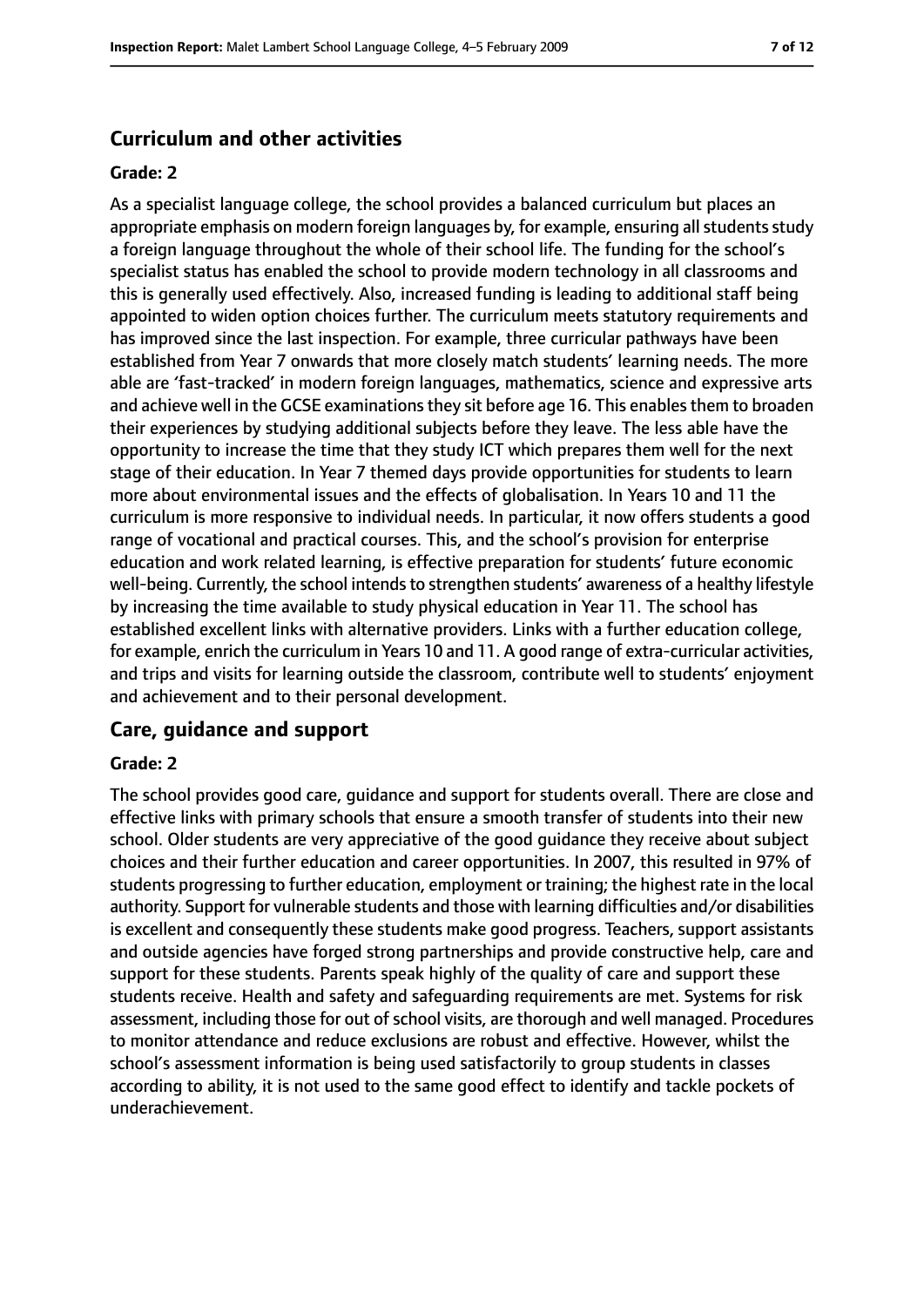## **Leadership and management**

#### **Grade: 2**

Leadership and management are good overall. The headteacher, working closely with senior and middle leaders, has set a clear direction and vision for school improvement. Self-evaluation is good and accurately reflects the schools strengths and areas for improvement. The school improvement plan sets clear priorities that are effectively translated into good quality development plans and a range of appropriate policies and procedures. There are some significant challenges in attracting new staff to the local area, but despite this, the quality of teaching and learning is beginning to improve as a result of rigorous recruitment processes and the ways in which the school seeks to nurture and develop its existing staff and manage their performance.

The impact of all these measures on the personal development and well-being of learners, the development of the curriculum and the care, guidance and support provided for students is already strong. However, the full impact of all these strategies on raising achievement and standards has yet to been seen. Nonetheless, signs of improvement are evident, notably in Key Stage 4, and the development of 'fast-track' provision and curriculum pathways matched more closely to students' abilities and interests. Some aspects of the school's work such as a common approach to marking and the effective use of assessment information in order to identify and tackle pockets of underachievement throughout the school are currently underdeveloped.

The governing body holds the school to account well. For instance, the governors' curriculum committee took a significant role in driving forward and monitoring the development of the 'fast-track' provision for the more able students. Financial procedures are sound and governors monitor the school budget and expenditure effectively. Deployment of resources to achieve value for money is satisfactory. The capacity to improve further is good.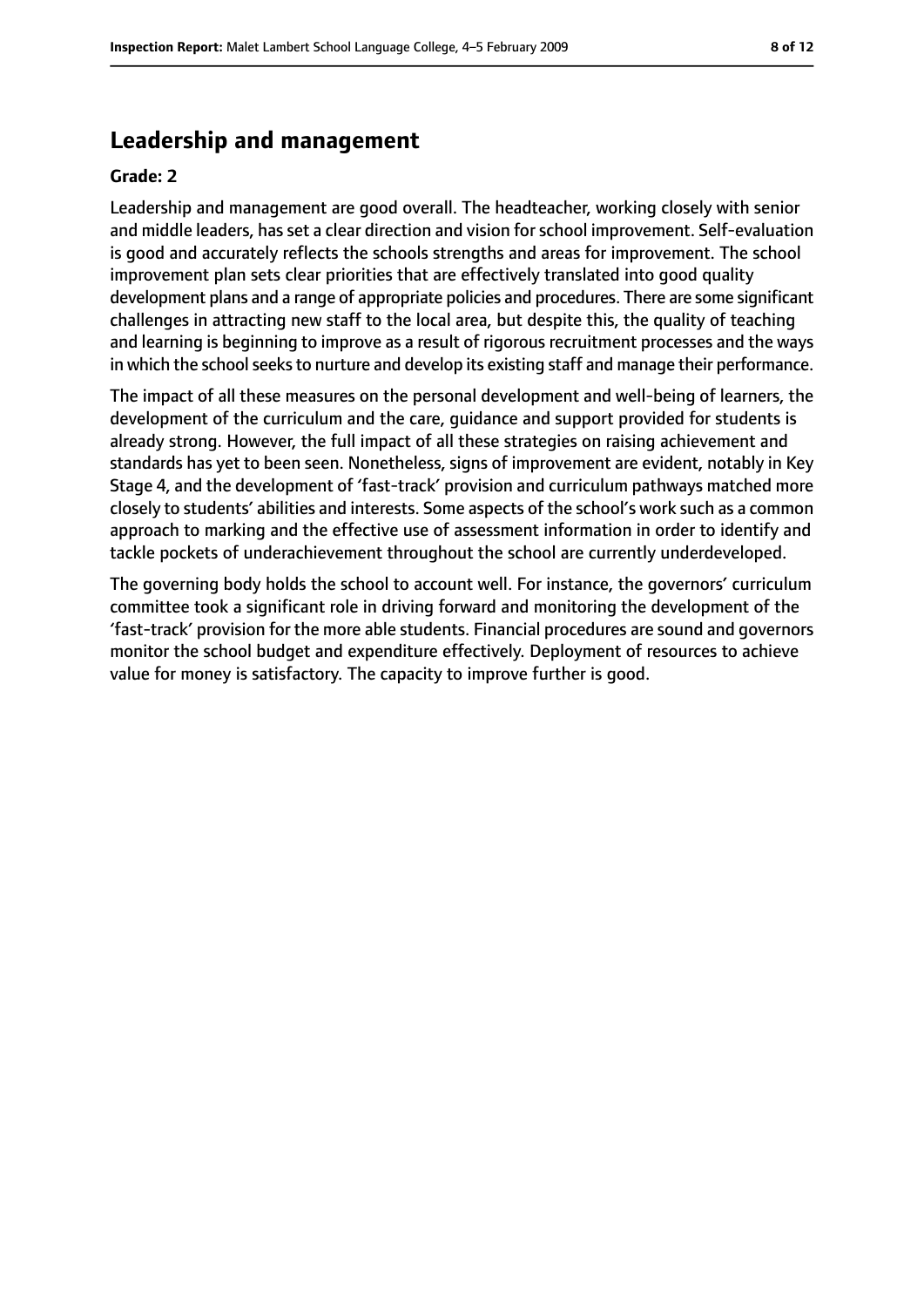**Any complaints about the inspection or the report should be made following the procedures set out in the guidance 'Complaints about school inspection', which is available from Ofsted's website: www.ofsted.gov.uk.**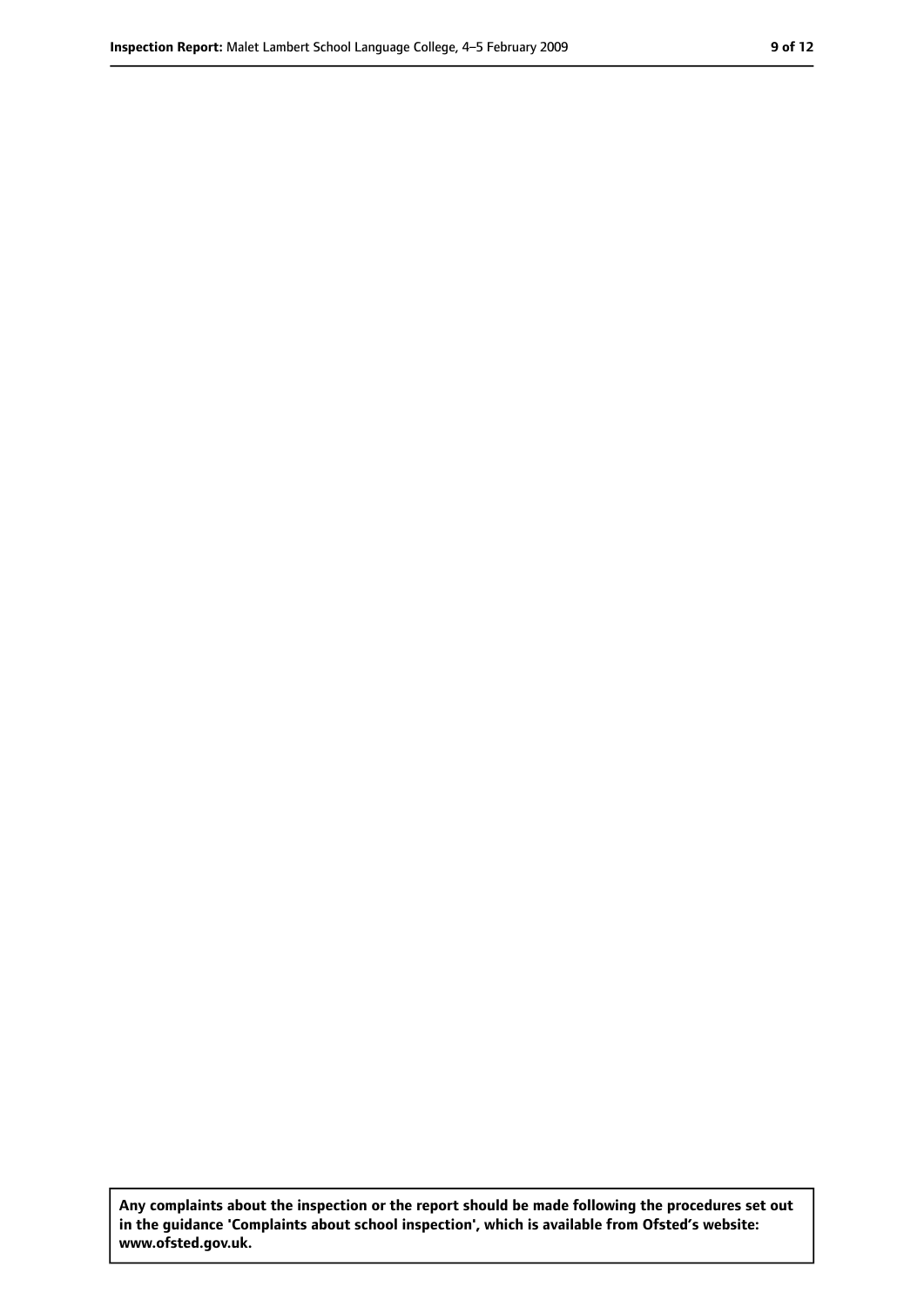# **Inspection judgements**

| Key to judgements: grade 1 is outstanding, grade 2 good, grade 3 satisfactory, and | School  |
|------------------------------------------------------------------------------------|---------|
| arade 4 inadequate                                                                 | Overall |

## **Overall effectiveness**

| How effective, efficient and inclusive is the provision of<br>education, integrated care and any extended services in meeting the<br>needs of learners? |     |
|---------------------------------------------------------------------------------------------------------------------------------------------------------|-----|
| Effective steps have been taken to promote improvement since the last<br>inspection                                                                     | Yes |
| How well does the school work in partnership with others to promote learners'<br>well being?                                                            |     |
| The capacity to make any necessary improvements                                                                                                         |     |

# **Achievement and standards**

| How well do learners achieve?                                                                                 |  |
|---------------------------------------------------------------------------------------------------------------|--|
| The standards' reached by learners                                                                            |  |
| How well learners make progress, taking account of any significant variations  <br>between groups of learners |  |
| How well learners with learning difficulties and/or disabilities make progress                                |  |

## **Annex A**

<sup>&</sup>lt;sup>1</sup>Grade 1 - Exceptionally and consistently high; Grade 2 - Generally above average with none significantly below average; Grade 3 - Broadly average to below average; Grade 4 - Exceptionally low.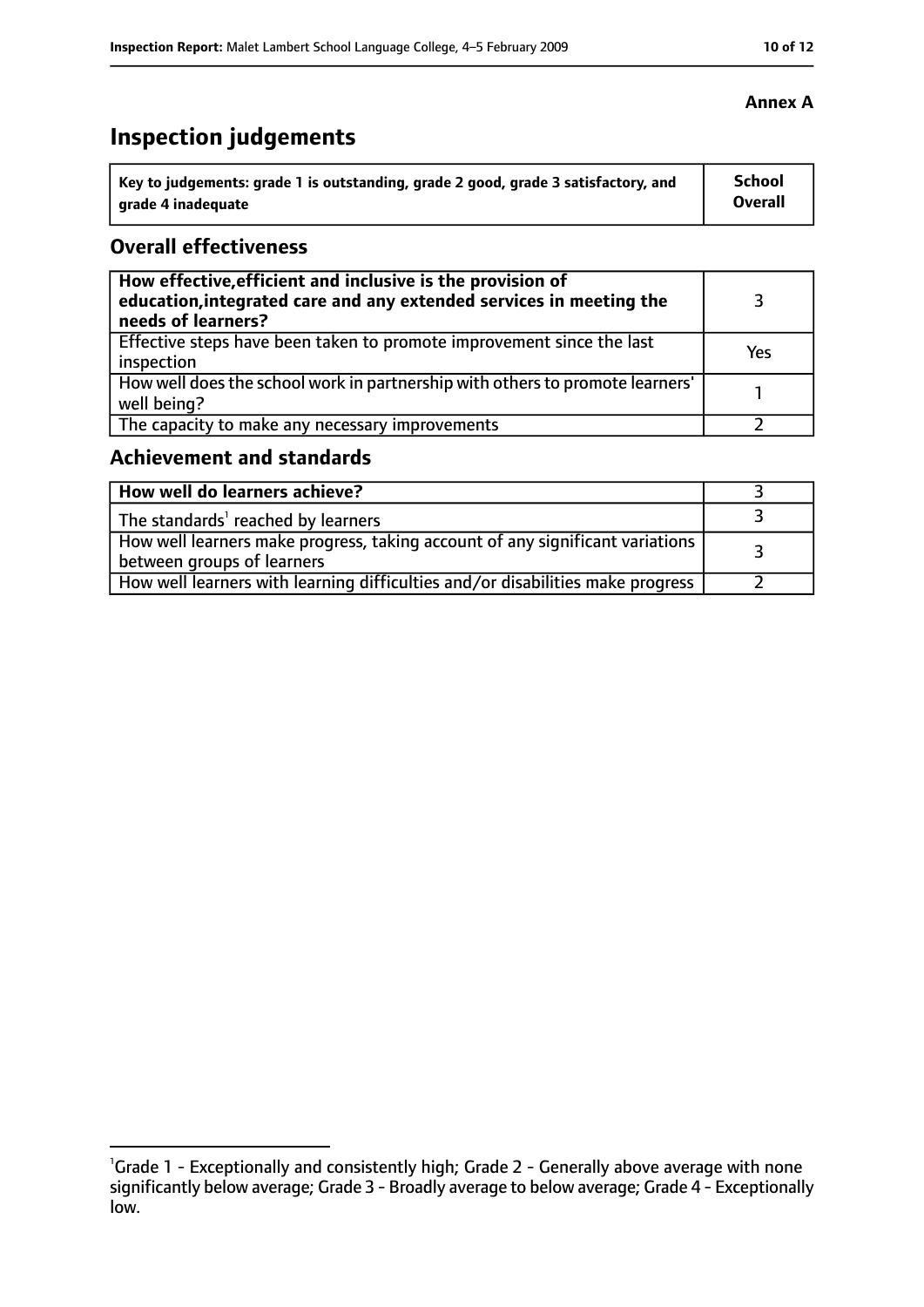# **Personal development and well-being**

| How good are the overall personal development and well-being of the<br>learners?                                 |  |
|------------------------------------------------------------------------------------------------------------------|--|
| The extent of learners' spiritual, moral, social and cultural development                                        |  |
| The extent to which learners adopt healthy lifestyles                                                            |  |
| The extent to which learners adopt safe practices                                                                |  |
| The extent to which learners enjoy their education                                                               |  |
| The attendance of learners                                                                                       |  |
| The behaviour of learners                                                                                        |  |
| The extent to which learners make a positive contribution to the community                                       |  |
| How well learners develop workplace and other skills that will contribute to<br>their future economic well-being |  |

# **The quality of provision**

| How effective are teaching and learning in meeting the full range of<br>learners' needs?              |  |
|-------------------------------------------------------------------------------------------------------|--|
| How well do the curriculum and other activities meet the range of needs and<br>interests of learners? |  |
| How well are learners cared for, quided and supported?                                                |  |

# **Leadership and management**

| How effective are leadership and management in raising achievement<br>and supporting all learners?                                              |     |
|-------------------------------------------------------------------------------------------------------------------------------------------------|-----|
| How effectively leaders and managers at all levels set clear direction leading<br>to improvement and promote high quality of care and education |     |
| How effectively leaders and managers use challenging targets to raise standards                                                                 | 3   |
| The effectiveness of the school's self-evaluation                                                                                               |     |
| How well equality of opportunity is promoted and discrimination eliminated                                                                      |     |
| How well does the school contribute to community cohesion?                                                                                      |     |
| How effectively and efficiently resources, including staff, are deployed to<br>achieve value for money                                          | 3   |
| The extent to which governors and other supervisory boards discharge their<br>responsibilities                                                  |     |
| Do procedures for safequarding learners meet current government<br>requirements?                                                                | Yes |
| Does this school require special measures?                                                                                                      | No  |
| Does this school require a notice to improve?                                                                                                   | No  |